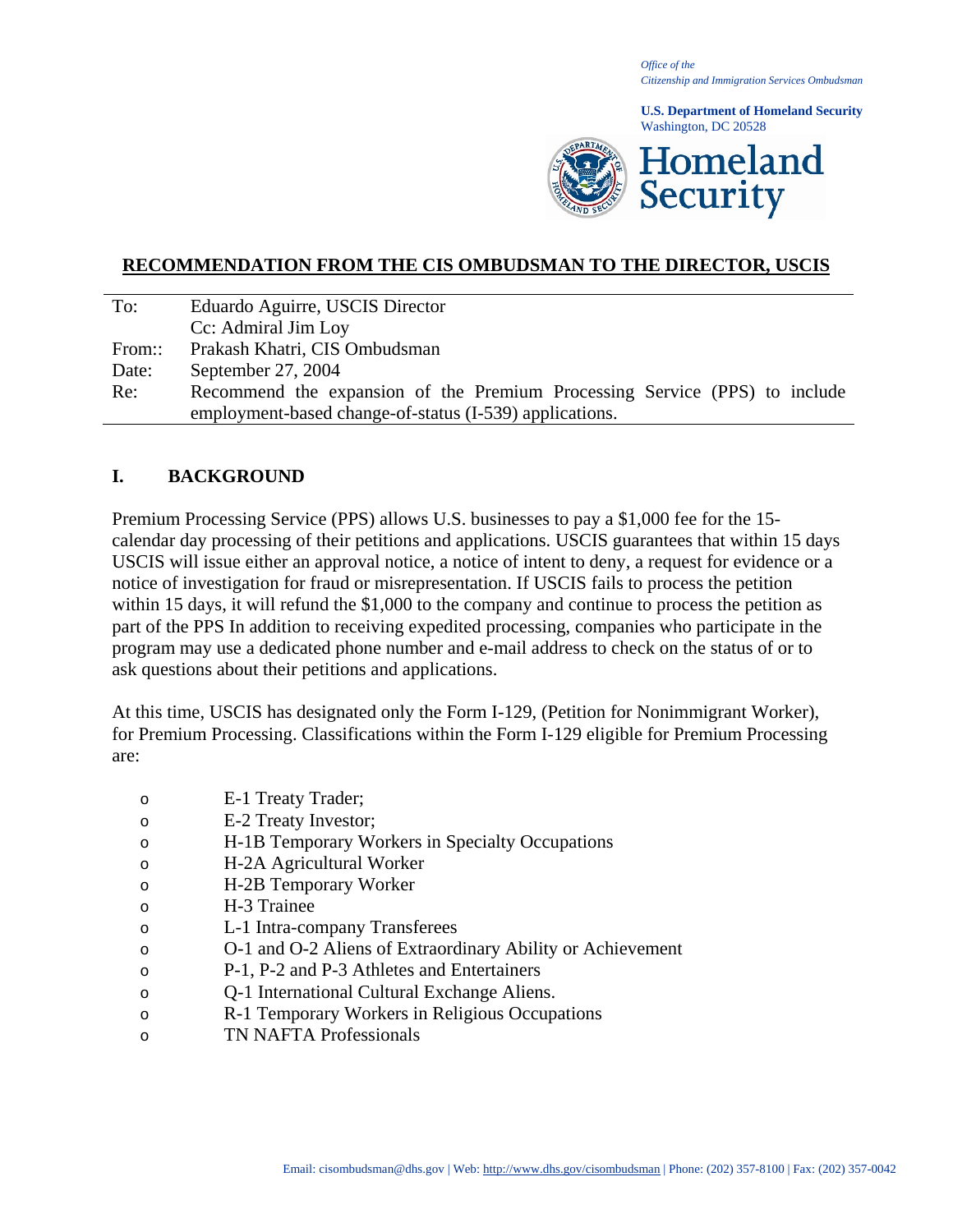# **II. JUSTIFICATION**

The Form I-539 is used to request extension of stay for applicants in a variety of nonimmigrant categories, such as: 1) persons in H-4, L-2, E-1, E-2 or TD status and other dependent categories who are filing for change of status to F-1 or J-1 (to pursue or continue their education or training); and 2) individuals in H-1B or L-1 status who now seek dependent H-4 or L-2 status (because they no longer desire to engage in sponsored employment directly).

These employment-based derivative applicants who seek either to cast off, or assume, the status of nonimmigrant dependents are not -- but should be -- eligible for PPS. These change of status applications have been taking up to a year or more to "routine process," despite the fact that INA § 212(a)(9)(B)(iv) only allows a maximum of 120 days beyond the visa expiration for the processing of an nonfrivolous visa extension or change of status before the individual begins to accrue "unlawful presence" time within the United States.

These cases need PPS not merely for expedited processing, but to enable the applicants to fully comply with the immigration laws. Under current law (INA  $\S 212(a)(9)(B)$ ) and in the absence of clear regulations interpreting "unlawful presence," petitioners and nonimmigrant beneficiaries face a real dilemma – comply with the law by departing when their current visa expires (which often requires lengthy separation from their families in the U.S.), or submit a petition or application to change their status, which if approved would lead to a benefit grant; but if denied, would trigger grounds of inadmissibility for three to ten years.

According to the USCIS Backlog Reduction Plan, timely routine processing of employmentbased non-immigrant applications is not anticipated to occur for another two or more years. In the interim, immigration customers need a means to meet industrial needs and insure compliance with the law. In the short term, PPS would provide that means.

## **III. BENEFITS**

## *A. Customer Service:*

 Until the backlog is eliminated and Form I-539 applications are timely processed, immigration customers would be guaranteed processing that prevents their accrual of "unlawful presence." This guarantee currently exists for all other non-immigrant employment-based applications and the addition of Form I-539 change-of-status and extension applications is appropriate and reasonable.

## *B. USCIS Efficiency:*

As all other non-immigrant employment-based applications currently are included within PPS, the addition of Form I-539 change-of-status and extension applications would allow USCIS